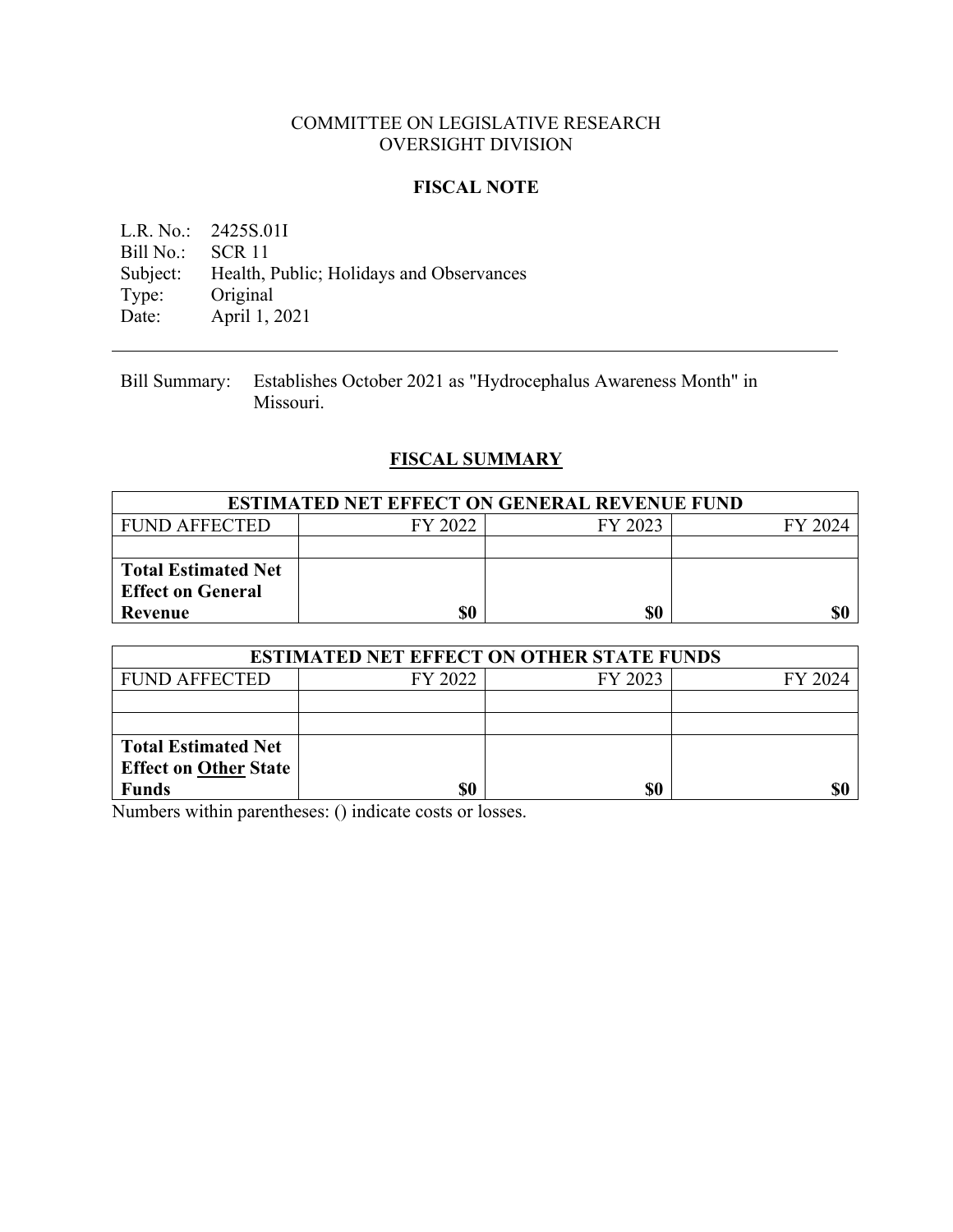| <b>ESTIMATED NET EFFECT ON FEDERAL FUNDS</b> |         |         |         |  |
|----------------------------------------------|---------|---------|---------|--|
| <b>FUND AFFECTED</b>                         | FY 2022 | FY 2023 | FY 2024 |  |
|                                              |         |         |         |  |
|                                              |         |         |         |  |
| <b>Total Estimated Net</b>                   |         |         |         |  |
| <b>Effect on All Federal</b>                 |         |         |         |  |
| <b>Funds</b>                                 | \$0     | \$0     | \$0     |  |

| <b>ESTIMATED NET EFFECT ON FULL TIME EQUIVALENT (FTE)</b> |         |         |         |
|-----------------------------------------------------------|---------|---------|---------|
| <b>FUND AFFECTED</b>                                      | FY 2022 | FY 2023 | FY 2024 |
|                                                           |         |         |         |
|                                                           |         |         |         |
| <b>Total Estimated Net</b>                                |         |         |         |
| <b>Effect on FTE</b>                                      |         |         |         |

 $\Box$  Estimated Net Effect (expenditures or reduced revenues) expected to exceed \$250,000 in any of the three fiscal years after implementation of the act or at full implementation of the act.

□ Estimated Net Effect (savings or increased revenues) expected to exceed \$250,000 in any of the three fiscal years after implementation of the act or at full implementation of the act.

| <b>ESTIMATED NET EFFECT ON LOCAL FUNDS</b> |      |         |     |
|--------------------------------------------|------|---------|-----|
| <b>FUND AFFECTED</b>                       | 2022 | FY 2023 |     |
| <b>Local Government</b>                    | \$0  | \$0     | \$0 |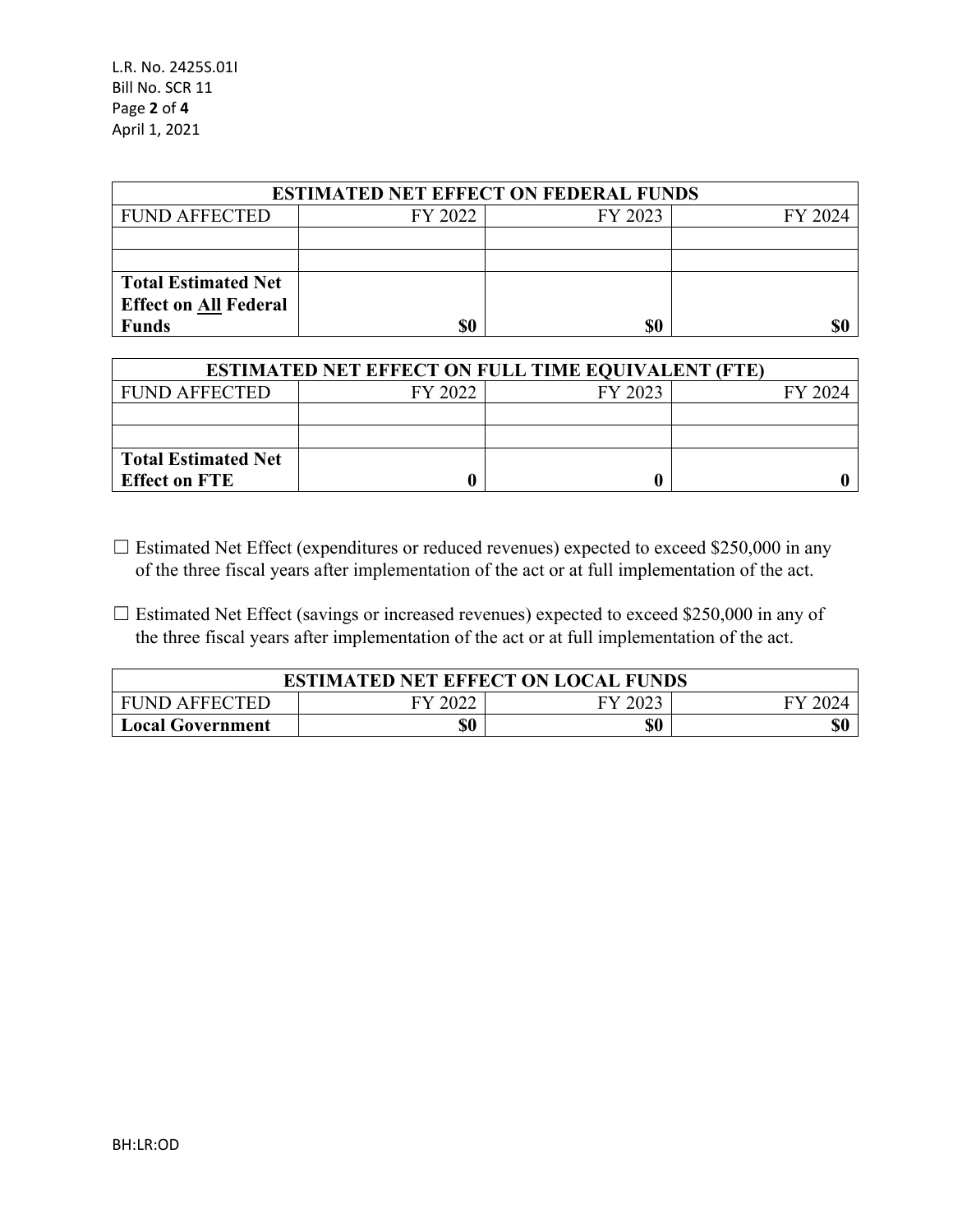## **FISCAL ANALYSIS**

#### ASSUMPTION

Officials from the **Office of Administration** and the **Department of Health and Senior Services** each assume the proposal will have no fiscal impact on their respective organizations.

**Oversight** notes that the above mentioned agencies have stated the proposal would not have a direct fiscal impact on their organization. Oversight does not have any information to the contrary. Therefore, Oversight will reflect a zero impact on the fiscal note.

| FISCAL IMPACT-<br><b>State Government</b> | FY 2022<br>$10$ Mo. | 2023 | FV 2024 |
|-------------------------------------------|---------------------|------|---------|
|                                           |                     |      |         |
|                                           | \$0                 | \$0  | \$0     |

| <b>FISCAL IMPACT-</b>   | FY 2022  | FY 2023   | FY 2024                       |
|-------------------------|----------|-----------|-------------------------------|
| <b>Local Government</b> | [10 Mo.] |           |                               |
|                         |          |           |                               |
|                         | \$0      | <u>so</u> | $\underline{\underline{\$0}}$ |

### FISCAL IMPACT – Small Business

No direct fiscal impact to small businesses would be expected as a result of this proposal.

#### FISCAL DESCRIPTION

The proposed legislation appears to have no direct fiscal impact.

This legislation is not federally mandated, would not duplicate any other program and would not require additional capital improvements or rental space.